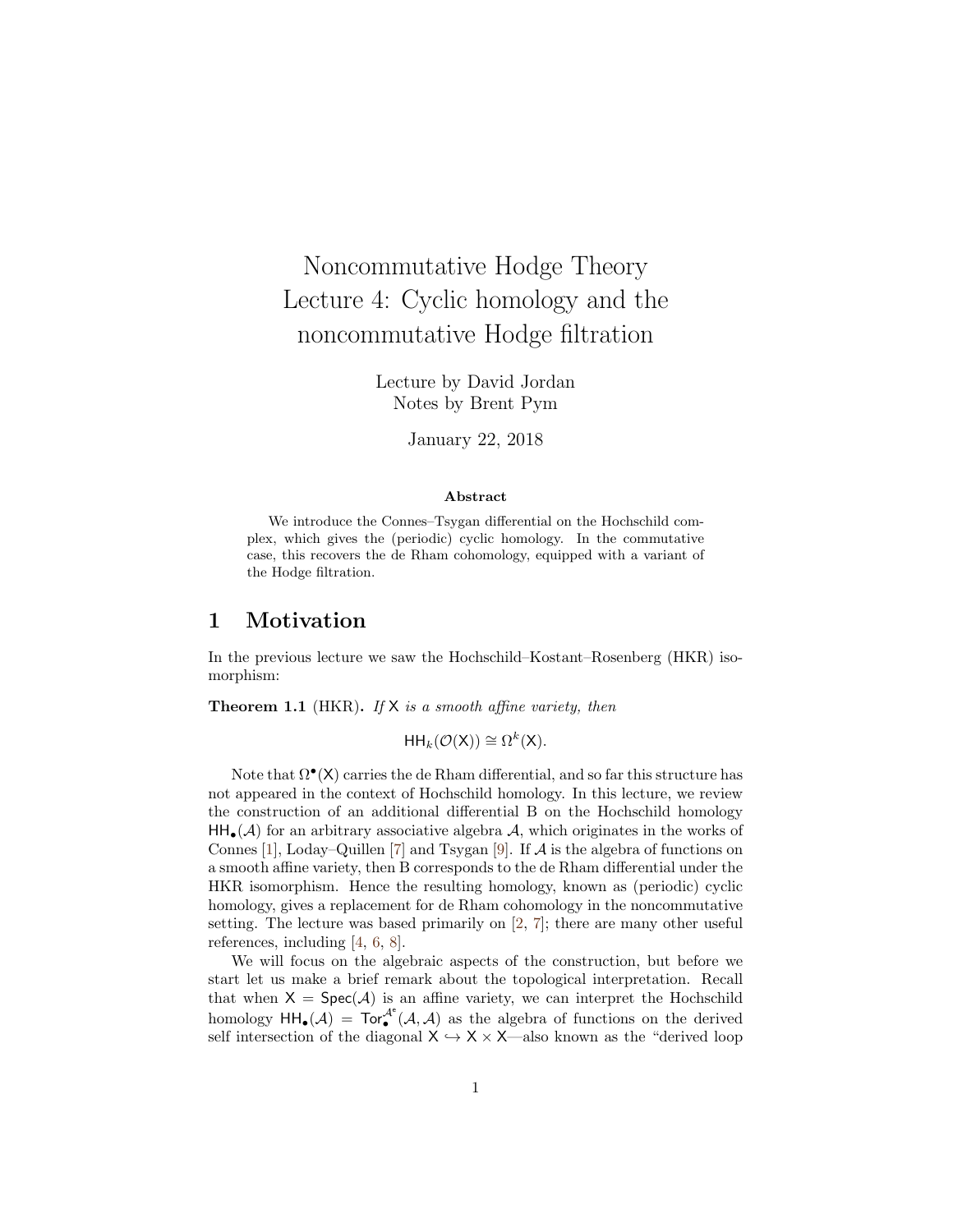space" Maps $(S^1, X)$ , a notion that can be made precise by looking at maps from a simplicial set presenting  $S^1$  to the space X. As a result of the loop space interpretation, there is a "circle action by loop rotation", which corresponds algebraically to the cyclic rotation of the tensor factors in the Hochschild complex. This cyclic action induces the aforementioned differential B via the corresponding group (co)homology, so that the (periodic) cyclic homology can be viewed as a sort of  $S^1$ -equivariant version of the Hochschild homology.

# 2 Basic ingredients

The cyclic homology will be constructed by weaving together the Hochschild complex with a suitable action of the cyclic group. The basic ingredients are as follows.

#### 2.1 The bar and Hochschild complexes

Recall that if M is an A-bimodule, the bar resolution  $Bar_{\bullet}(\mathcal{A}, \mathcal{M})$  is a resolution of  $M$  as an  $\mathcal{A}^e$ -module, given by

$$
\mathsf{Bar}_k(\mathcal{A},\mathcal{M})=\mathcal{A}^{\otimes k+1}\otimes \mathcal{M}
$$

with differential

$$
b'(a_0 \otimes \cdots \otimes a_k \otimes m) = \sum_{i=0}^k (-1)^i a_0 \otimes \cdots \otimes a_i a_{i+1} \otimes \cdots \otimes m
$$

The Hochschild chain complex  $C_{\bullet}(\mathcal{A}, \mathcal{M}) = \mathcal{A} \otimes_{\mathcal{A}^e} \text{Bar}_{\bullet}(\mathcal{A}, \mathcal{M})$  is given by

$$
\mathsf{C}_k(\mathcal{A},\mathcal{M})=\mathcal{A}^{\otimes k}\otimes \mathcal{M}
$$

and differential

$$
b = b' + (-1)^{k+1}t
$$

where

$$
t(a_0\otimes\cdots\otimes a_k\otimes m)=a_1\otimes\cdots\otimes a_k\otimes ma_0,
$$

using the right module structure on M.

In the case  $\mathcal{M} = \mathcal{A}$ , we obtain the Hochschild complex  $C_{\bullet}(\mathcal{A})$  and the bar resolution  $Bar_{\bullet}(\mathcal{A})$ , which are very similar. They have the same terms but the differentials are different ( $b$  vs.  $b'$ .)

## 2.2 The cyclic action and its homology

Notice that the spaces  $\mathcal{A}^{\otimes k}$ , which appear in both  $C_{\bullet}(\mathcal{A})$  and  $Bar_{\bullet}(\mathcal{A})$  carry a natural action of the cyclic group  $\mathsf{G}_k = \mathbb{Z}/k\mathbb{Z}$ . The generator  $\tau \in \mathsf{G}_k$  simply rotates the tensor factors via the formula

$$
\tau(a_1\otimes\cdots\otimes a_k)=(-1)^{k+1}a_2\otimes\cdots\otimes a_k\otimes a_1.
$$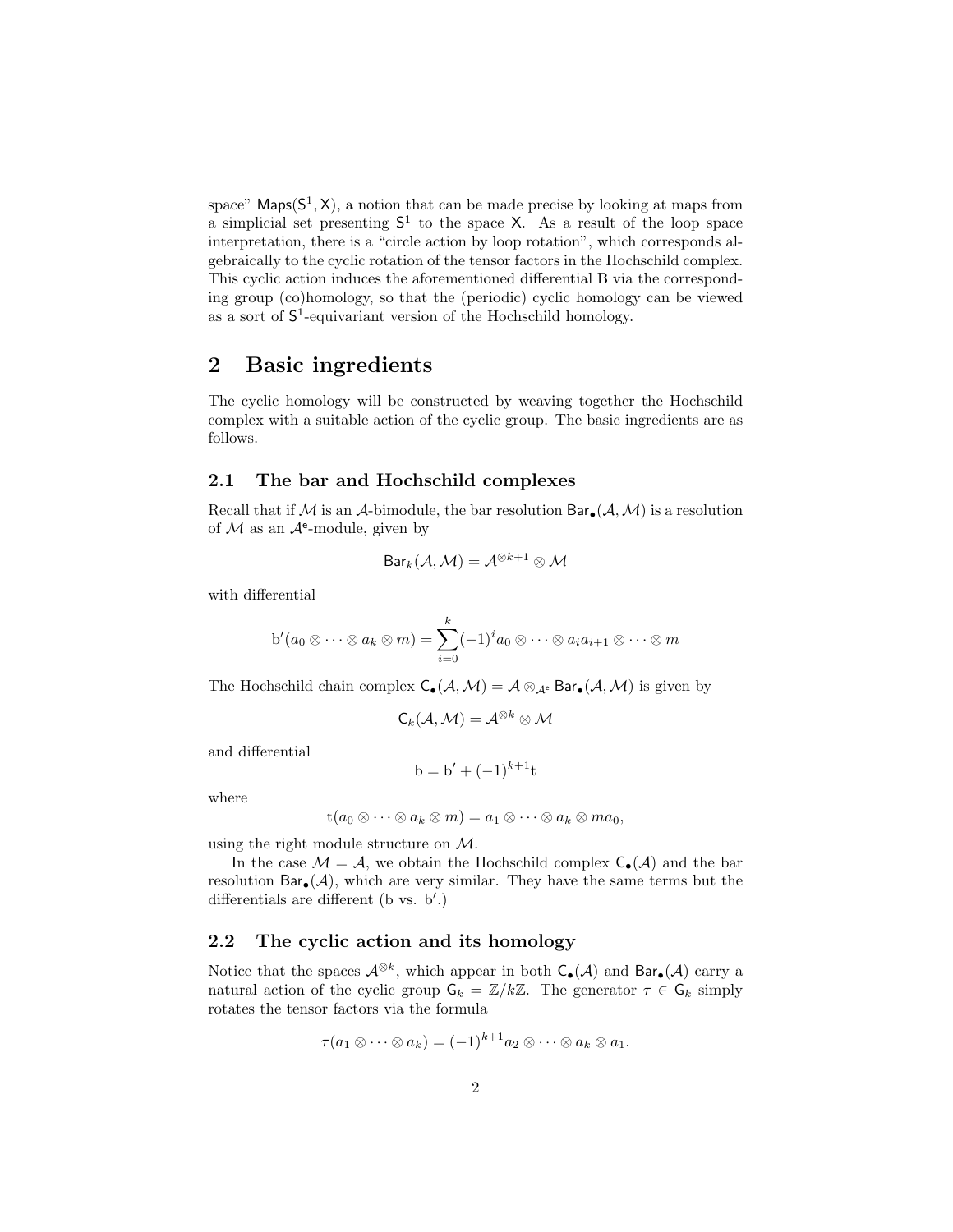Note that while the sign may at first seem to cause a problem, we do indeed have  $\tau^k = ((-1)^{(k+1)})^k$ id = id.

There is a standard complex that computes the group homology  $H_{\bullet}(G_k, \mathcal{A}^{\otimes k}),$ which we now recall. The group ring  $\mathbb{Z}G_k$  has an element  $\eta_k = 1 + \tau + \cdots + \tau^{k-1}$ , and it is straightforward to check that

<span id="page-2-0"></span>
$$
\eta_k(1-\tau)=(1-\tau)\eta_k=0
$$

in  $\mathbb{Z}G_k$ . We also have the natural augmentation map  $\mathbb{Z}G_k \to \mathbb{Z}$ . One can check that the resulting complex

$$
\cdots \xrightarrow{\eta_k} \mathbb{Z} G_k \xrightarrow{1-\tau} \mathbb{Z} G_k \xrightarrow{\eta_k} \mathbb{Z} G_k \xrightarrow{1-\tau} \mathbb{Z} G_k \to \mathbb{Z},
$$

extended periodically to the left, gives a free resolution of  $\mathbb Z$  as a  $\mathbb Z\mathsf{G}_k$ -module, so that the group homology of  $\mathsf{H}_{\bullet}(\mathsf{G}_k, \mathcal{A}^{\otimes k}) = \mathsf{Tor}_{\bullet}^{\mathbb{Z}\mathsf{G}_k}(\mathbb{Z}, \mathcal{A}^{\otimes k})$  is the homology of the complex

$$
\cdots \xrightarrow{\eta_k} \mathcal{A}^{\otimes k} \xrightarrow{1-\tau} \mathcal{A}^{\otimes k} \xrightarrow{\eta_k} \mathcal{A}^{\otimes k} \xrightarrow{1-\tau} \mathcal{A}^{\otimes k} \tag{1}
$$

# 3 Cyclic homology

## 3.1 The cyclic bicomplex

One can verify that the the differentials on the Hochschild complex, the bar complex, and the cyclic group homology complex [\(1\)](#page-2-0) are related by the following identities:

$$
(\mathrm{id} - \tau)\mathrm{b}' = -\mathrm{b}(\mathrm{id} - \tau) \qquad \eta_{k-1}\mathrm{b}' = -\mathrm{b}\eta_k
$$

As a result, these complexes can be stitched together to form the so-called cyclic bicomplex:

<span id="page-2-1"></span>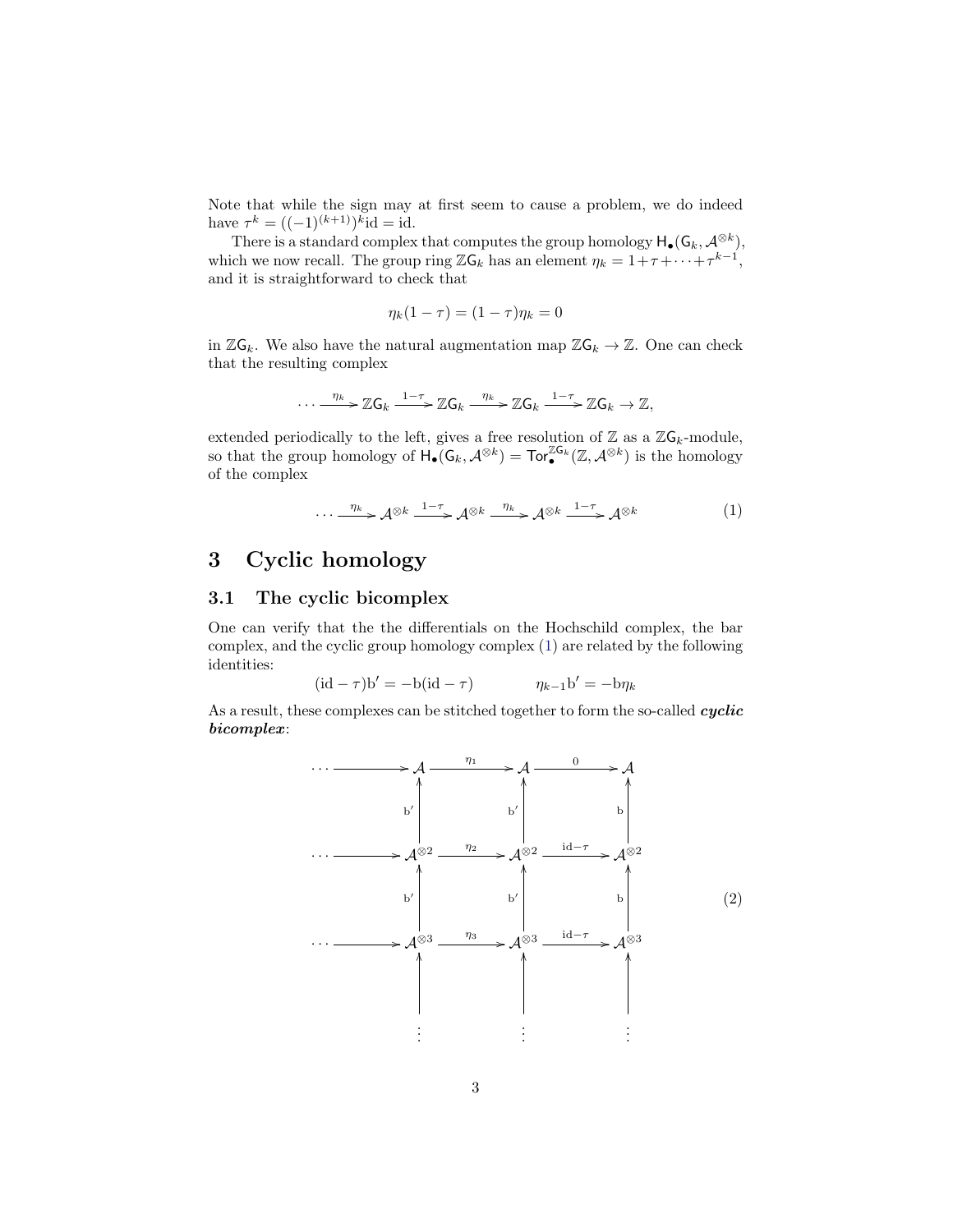where the rows compute the group homology and the columns alternate between the Hochschild complex and the bar complex.

**Definition 3.1.** The cyclic homology  $HC_*(A)$  is the homology of the total complex of the cyclic bicomplex [\(2\)](#page-2-1).

Since the bar complex is a resolution, the odd degree columns of the cyclic bicomplex are exact. Hence the cyclic homology can be computed by a spectral sequence whose  $E^1$  page has the following form:



Put differently, the  $E^1$  page is isomorphic to  $HH_{\bullet}(\mathcal{A})[u^{-1}]$ , where  $\bullet$  indexes the rows and  $u$  is a formal variable of degree two that indexes the columns (using the cohomological grading). Hence we get a spectral sequence

<span id="page-3-0"></span>
$$
\mathsf{HH}_{\bullet}(\mathcal{A})[u^{-1}] \Rightarrow \mathsf{HC}_{\bullet}(\mathcal{A})
$$

Because the group homology complex is periodic to the left, we can extend the bicomplex above to be periodic to the right as well, in which case we obtain the periodic cyclic bicomplex:

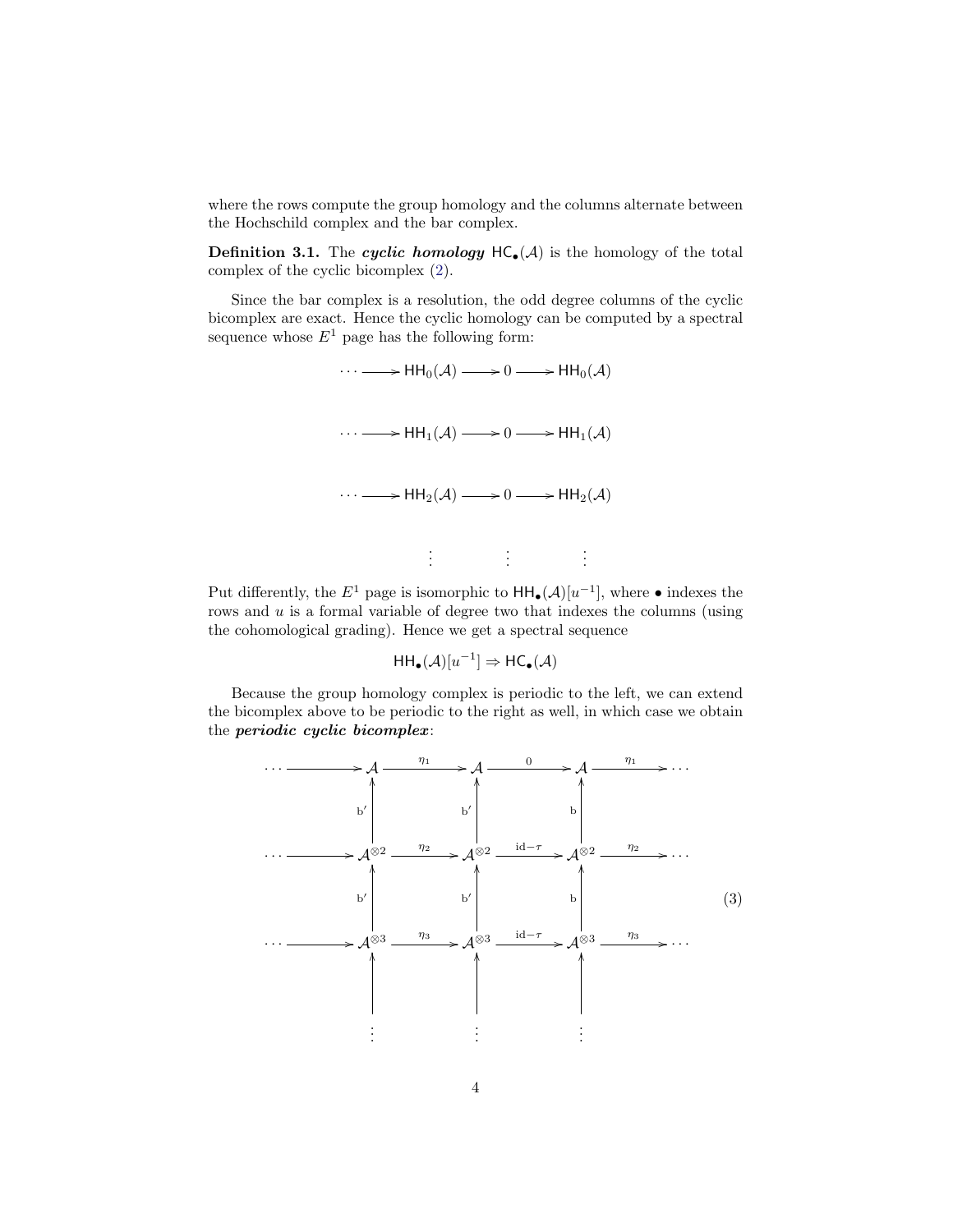The rows of this bicomplex now give a variant of the group (co)homology, known as the Tate cohomology.

**Definition 3.2.** The *periodic cyclic homology*  $HP_{\bullet}(\mathcal{A})$  is the total homology of the periodic cyclic bicomplex [\(3\)](#page-3-0).

Note that since the bicomplex no longer sits in the third quadrant, some care is needed with the totalization: to form the periodic cyclic homology, one takes the direct product of the diagonals, rather than the direct sum. This gives a spectral sequence

$$
\mathsf{HH}_{\bullet}(\mathcal{A})((u)) \Rightarrow \mathsf{HP}_{\bullet}(\mathcal{A})
$$

using the formal Laurent series in u rather than polynomials in  $u^{-1}$ . Note also that because of the periodicity, there are really only two distinct periodic cyclic homology groups, namely the even- and odd-degree components  $HP_{ev}(\mathcal{A})$  and  $HP_{odd}(\mathcal{A}).$ 

#### 3.2 The Connes–Tsygan differential

The bar complex  $Bar_{\bullet}(\mathcal{A})$  is acyclic, with contracting homotopy

$$
h(a_0\otimes\cdots\otimes a_k)=1\otimes a_0\otimes\cdots\otimes a_k.
$$

We can use this homotopy to remove the odd degree columns in the (periodic) cyclic bicomplex.

More precisely, consider a local piece of the bicomplex where the homotopy acts:

$$
\mathcal{A}^{\otimes k} \xrightarrow{\eta_k} \mathcal{A}^{\otimes k} \\
\downarrow^{\text{b'}} \qquad \qquad \downarrow^{\text{b'}} \\
\mathcal{A}^{\otimes (k+1)} \xrightarrow{\text{id}-\tau} \mathcal{A}^{\otimes (k+1)}
$$

It allows us to define the operator

<span id="page-4-0"></span>
$$
\mathbf{B} = (\mathrm{id} - \tau) \cdot \mathbf{h} \cdot \eta_k : \mathcal{A}^{\otimes k} \to \mathcal{A}^{\otimes (k+1)}
$$

We can then fold the original bicomplex into a simpler one whose total complex still computes the cyclic homology:

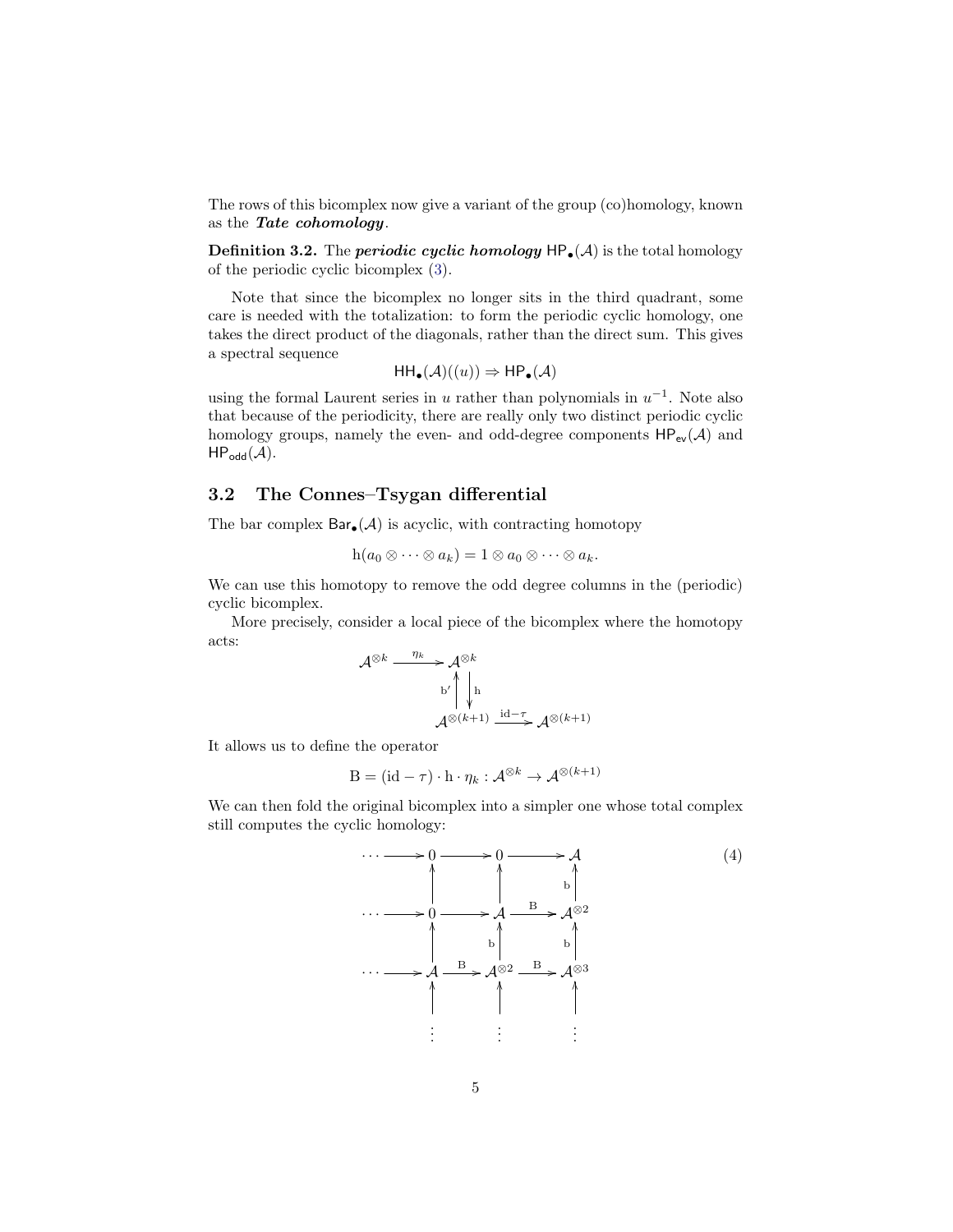#### 3.3 The cyclic HKR theorem

We now specialize to the situation of the HKR theorem, and explain how to recover the de Rham differential.

**Proposition 3.3.** Suppose that  $A = \mathcal{O}(X)$  is the algebra of functions on a smooth affine variety. Then the Hochschild–Kostant–Rosenberg isomorphism extends to a quasi-isomorphism from the bicomplex [\(4\)](#page-4-0) to the following bicomplex built from the de Rham complex of X:



Proof. The proof is computational; one simply checks that the HKR map intertwines the differential B and the de Rham differential  $d_{\rm dR}$ .  $\Box$ 

Note that the cyclic homology is therefore quite close to the de Rham cohomology of X, but it differs in low degrees because of the truncation that happens at the rightmost edge of the bicomplex. This can be remedied by passing to the periodic versions, where we obtain the following:

<span id="page-5-0"></span>**Corollary 3.4.** If  $X$  is a smooth affine variety then the periodic cyclic homology of the algebra  $\mathcal{O}(X)$  is isomorphic to the even/odd degree de Rham cohomology:

$$
\mathsf{HP}_{\mathsf{ev}}(\mathcal{O}(\mathsf{X})) \cong \bigoplus_{k \geq 0} \mathsf{H}^{2k}_{\mathsf{dR}}(\mathsf{X}) \qquad \qquad \mathsf{HP}_{\mathsf{odd}}(\mathcal{O}(\mathsf{X})) \cong \bigoplus_{k \geq 0} \mathsf{H}^{2k+1}_{\mathsf{dR}}(\mathsf{X})
$$

#### 3.4 Categorical version

Just as one can extend the definition of Hochschild homology from associative algebras to dg categories, one can extend the definition of (periodic) cyclic homology. Keller's global categorical version of the HKR theorem works also for cyclic homology and its variants [\[4\]](#page-7-4). It gives an isomorphism

$$
HP_{\mathsf{ev}/\mathsf{odd}}(\mathsf{Perf}(X)) \cong H^{\mathsf{ev}/\mathsf{odd}}_{\mathsf{dR}}(X)
$$

for any smooth variety  $X$  (not just the affine ones treated in [Corollary 3.4\)](#page-5-0).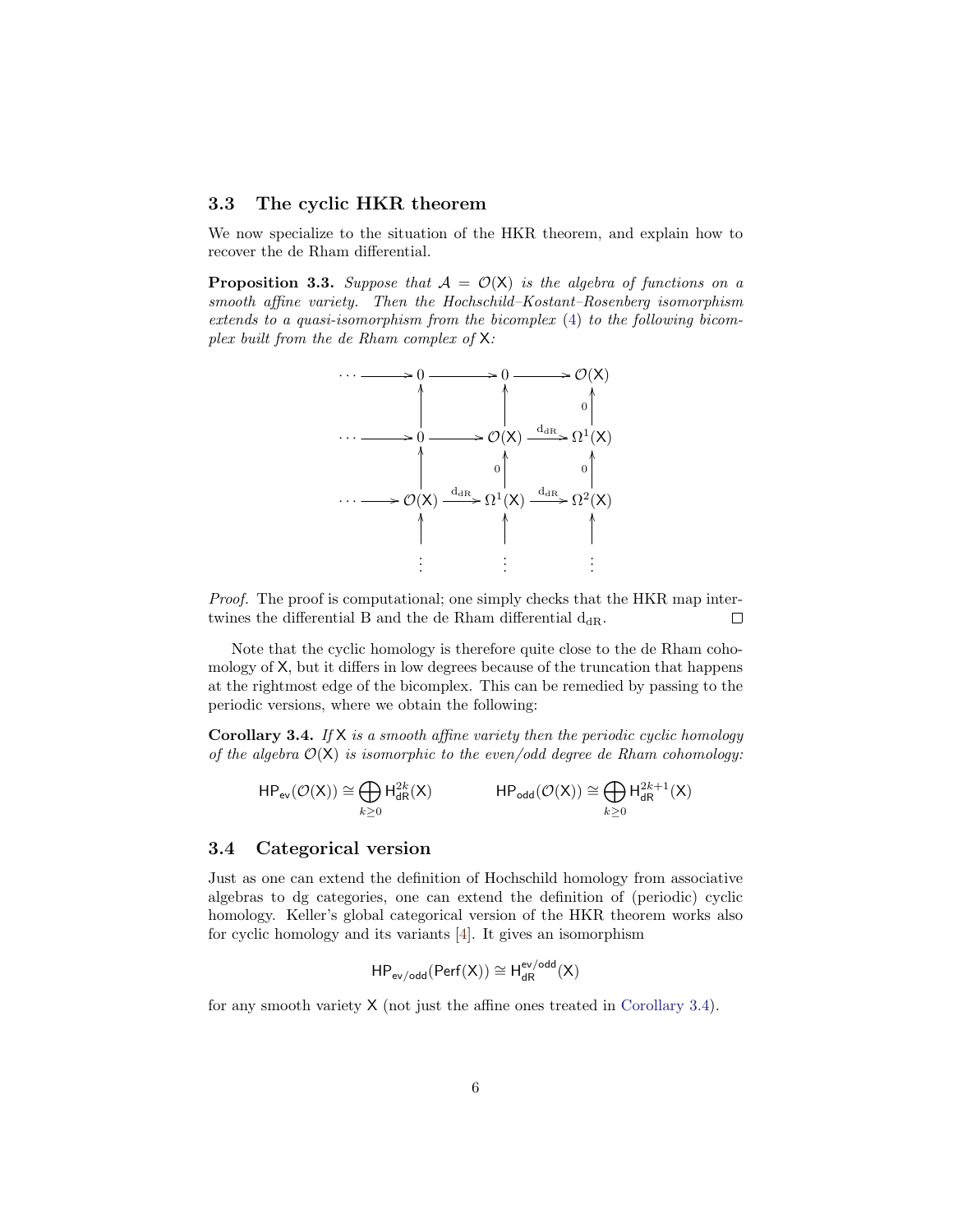### 3.5 The Hodge filtration

As we have seen, the periodic cyclic homology really only has a  $\mathbb{Z}/2\mathbb{Z}$ -grading, given by the even and odd degree components. However, it does come from a bicomplex, so it has a natural filtration

$$
\cdots \supset F^p \mathsf{HP}_{\bullet}(\mathcal{A}) \supset F^{p+1} \mathsf{HP}_{\bullet}(\mathcal{A}) \supset \cdots
$$

induced by the Hochschild-to-periodic-cyclic spectral sequence. This is the **non**commutative Hodge filtration.

The convention in [\[3,](#page-7-7) [5\]](#page-7-8) is to label the filtration on  $HP_{ev}(\mathcal{A})$  by elements of Z and the filtration on  $HP_{odd}(\mathcal{A})$  by elements of  $\frac{1}{2} + \mathbb{Z}$ . If X is a smooth affine variety, we get the filtrations

$$
HP_{ev}(\mathcal{O}(X)) \cong H_{dR}^{0}(X) \oplus H_{dR}^{2}(X) \oplus \underbrace{H_{dR}^{4}(X) \oplus \cdots}_{F^{4/2}}
$$
\n
$$
HP_{odd}(\mathcal{O}(X)) \cong H_{dR}^{1}(X) \oplus H_{dR}^{3}(X) \oplus \underbrace{H_{dR}^{5}(X) \oplus \cdots}_{F^{5/2}}
$$
\n
$$
= \underbrace{H_{dR}^{1}(X) \oplus H_{dR}^{3}(X) \oplus \cdots}_{F^{5/2}}
$$

so in this case one can recover the individual de Rham cohomologies as the associated graded of the Hodge filtration.

For a smooth projective variety X, the noncommutative Hodge filtration on  $HP_{\bullet}(Perf(X))$  corresponds to the columns of the Hodge diamond  $H^{\bullet,\bullet} = H^{\bullet,\bullet}(X)$ :